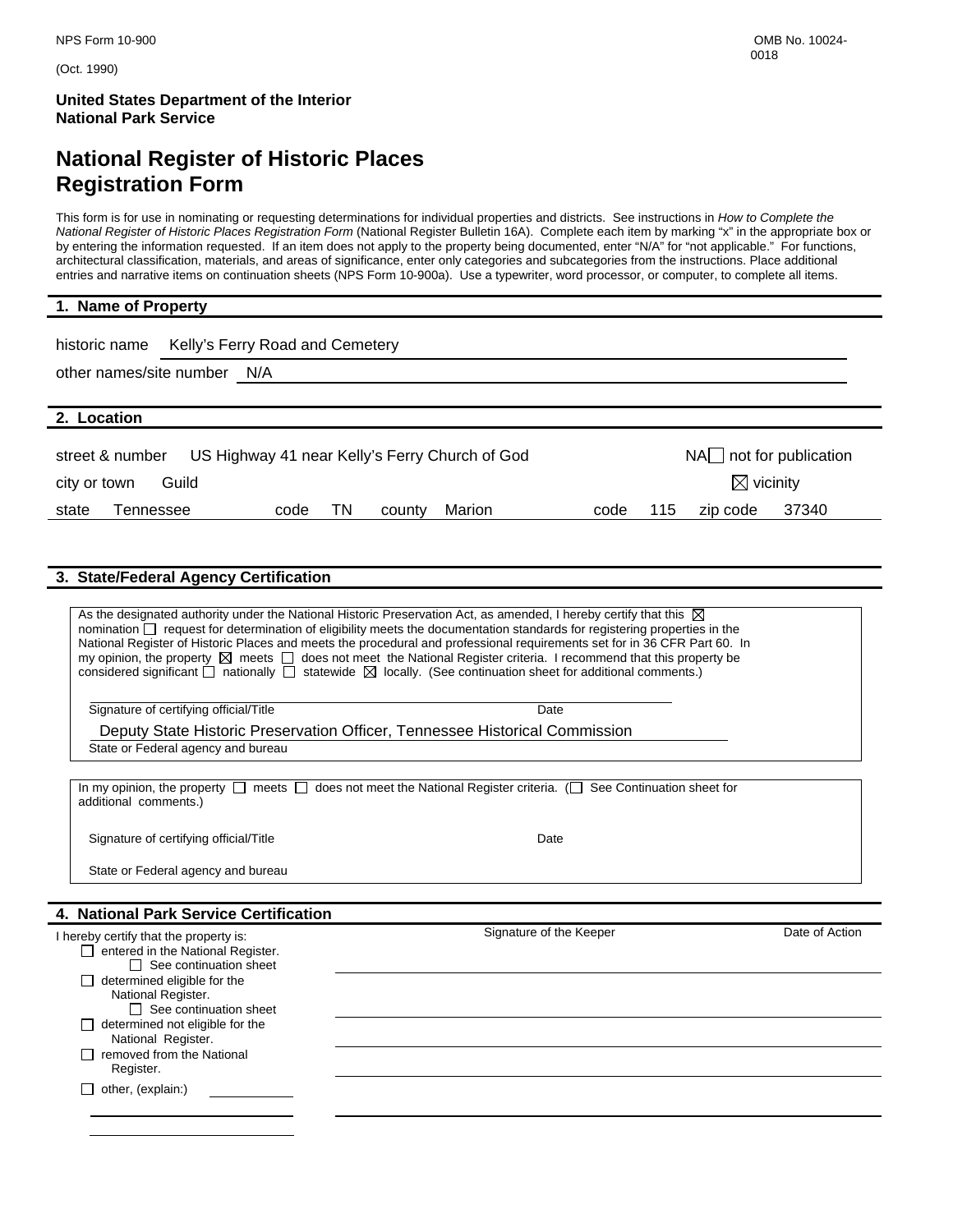#### Kelly's Ferry Road and Cemetery **Marion Co., TN** Marion Co., TN

Name of Property **County Act and State** County and State County and State County and State County and State County and State County and State County and State County and State County and State County and State County and S

| 5. Classification                                                                                                  |                                                     |                                                                                                      |                                                    |            |  |  |
|--------------------------------------------------------------------------------------------------------------------|-----------------------------------------------------|------------------------------------------------------------------------------------------------------|----------------------------------------------------|------------|--|--|
| <b>Ownership of Property</b><br>(Check as many boxes as<br>apply)                                                  | <b>Category of Property</b><br>(Check only one box) | <b>Number of Resources within Property</b><br>(Do not include previously listed resources in count.) |                                                    |            |  |  |
| private<br>⊠<br>public-local                                                                                       | building(s)<br>district                             | Contributing                                                                                         | Noncontributing                                    |            |  |  |
| public-State                                                                                                       | site<br>⋈                                           | 0                                                                                                    | 0                                                  | buildings  |  |  |
| public-Federal                                                                                                     | structure                                           | 1                                                                                                    | $\overline{0}$                                     | sites      |  |  |
|                                                                                                                    | object                                              | $\mathbf 1$                                                                                          | $\overline{0}$                                     | structures |  |  |
|                                                                                                                    |                                                     | 0                                                                                                    | $\mathbf 0$                                        | objects    |  |  |
|                                                                                                                    |                                                     | $\overline{2}$                                                                                       | $\mathbf 0$                                        | Total      |  |  |
| Name of related multiple property listing<br>(Enter "N/A" if property is not part of a multiple property listing.) |                                                     | in the National Register                                                                             | Number of Contributing resources previously listed |            |  |  |
| Chickamauga-Chattanooga Civil War-Related Sites, 1863-1947                                                         |                                                     | N/A                                                                                                  |                                                    |            |  |  |
| 6. Function or Use                                                                                                 |                                                     |                                                                                                      |                                                    |            |  |  |
| <b>Historic Functions</b><br>(Enter categories from instructions)                                                  |                                                     | <b>Current Functions</b><br>(Enter categories from instructions)                                     |                                                    |            |  |  |
| TRANSPORTATION / Road-related                                                                                      |                                                     | TRANPORTATION / Road-related                                                                         |                                                    |            |  |  |
| <b>FUNERARY / Cemetery</b>                                                                                         |                                                     | FUNERARY / Cemetery                                                                                  |                                                    |            |  |  |
|                                                                                                                    |                                                     |                                                                                                      |                                                    |            |  |  |
|                                                                                                                    |                                                     |                                                                                                      |                                                    |            |  |  |
|                                                                                                                    |                                                     |                                                                                                      |                                                    |            |  |  |
|                                                                                                                    |                                                     |                                                                                                      |                                                    |            |  |  |
|                                                                                                                    |                                                     |                                                                                                      |                                                    |            |  |  |
|                                                                                                                    |                                                     |                                                                                                      |                                                    |            |  |  |
| 7. Description                                                                                                     |                                                     |                                                                                                      |                                                    |            |  |  |
| <b>Architectural Classification</b>                                                                                |                                                     | <b>Materials</b>                                                                                     |                                                    |            |  |  |
| (Enter categories from instructions)                                                                               |                                                     | (Enter categories from instructions)                                                                 |                                                    |            |  |  |
| N/A                                                                                                                |                                                     | foundation N/A                                                                                       |                                                    |            |  |  |
|                                                                                                                    |                                                     | N/A<br>walls                                                                                         |                                                    |            |  |  |
|                                                                                                                    |                                                     | N/A<br>roof                                                                                          |                                                    |            |  |  |
|                                                                                                                    |                                                     | <b>STONE</b><br>other                                                                                |                                                    |            |  |  |

#### **Narrative Description**

(Describe the historic and current condition of the property on one or more continuation sheets.)

See continuation sheets.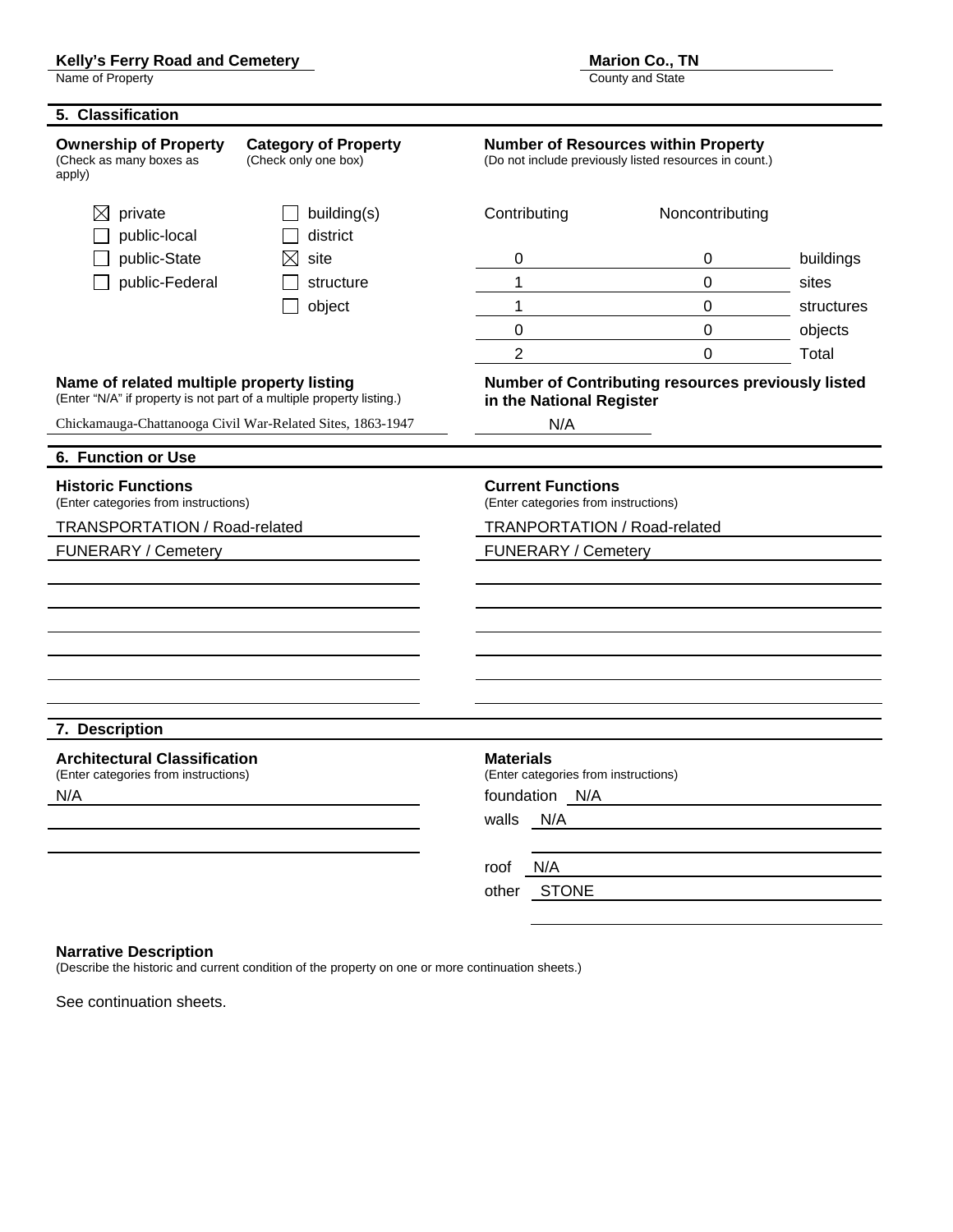#### Kelly's Ferry Road and Cemetery **Marion Co., TN Marion Co., TN**

Name of Property **County and State** 

**8. Statement of Significance** 

#### **Applicable National Register Criteria Areas of Significance**

(Mark "x" in one or more boxes for the criteria qualifying the property (Enter categories from instructions) for National Register listing.)

- $\boxtimes$  **A** Property is associated with events that have made a significant contribution to the broad patterns of our history.
- $\Box$  **B** Property is associated with the lives of persons significant in our past.

**C** Property embodies the distinctive characteristics of a type, period, or method of construction or represents the work of a master, or possesses high artistic values, or represents a significant and distinguishable entity whose components lack **Period of Significance** individual distinction. Circa 1835-1956

**D** Property has yielded, or is likely to yield, information important in prehistory or history.

### **Criteria Considerations Significant Dates**

Property is:

- **A** owned by a religious institution or used for religious purposes.
- **B** removed from its original location. (Complete if Criterion B is marked)
- **C** moved from its original location.
- $\boxtimes$  **D** a cemetery. N/A
- **E** a reconstructed building, object, or structure.
- $\Box$  **F** a commemorative property
- **G** less than 50 years of age or achieved significance N/A within the past 50 years.

### **Narrative Statement of Significance**

(Explain the significance of the property on one or more continuation sheets.)

#### **9. Major Bibliographical References**

#### **Bibliography**

(Cite the books, articles, and other sources used in preparing this form on one or more continuation sheets.)

#### **Previous documentation on file (NPS):** N/A **Primary location of additional data:**

- preliminary determination of individual listing  $(36 \times \boxtimes$  State Historic Preservation Office  $CFR 67$ ) has been requested  $\Box$  Other State Agency
- previously listed in the National Register **Federal Agency**  $\Box$  Previously determined eligible by the National  $\Box$  Local Government
	- Register  $\boxtimes$  University
	- designated a National Historic Landmark **Constanting Constanting Constanting Constanting Constanting Constanting Constanting Constanting Constanting Constanting Constanting Constanting Constanting Constanting Constanting C** recorded by Historic American Buildings Survey Name of repository:
- □ recorded by Historic American Engineering Record #

| $\boxtimes$ A Property is associated with events that have made | <b>TRANSPORTATION</b>      |
|-----------------------------------------------------------------|----------------------------|
| a significant contribution to the broad patterns of             | <b>SETTLEMENT PATTERNS</b> |
| our history.                                                    | <b>SOCIAL HISTORY</b>      |
|                                                                 | MILITARY                   |

(Mark "x" in all the boxes that apply.) circa 1835, 1838, 1863-1864, 1920, 1952

**Significant Person** N/A

### **Cultural Affiliation**

#### **Architect/Builder**

- 
- 
- 
- 

**Middle Tennessee State University**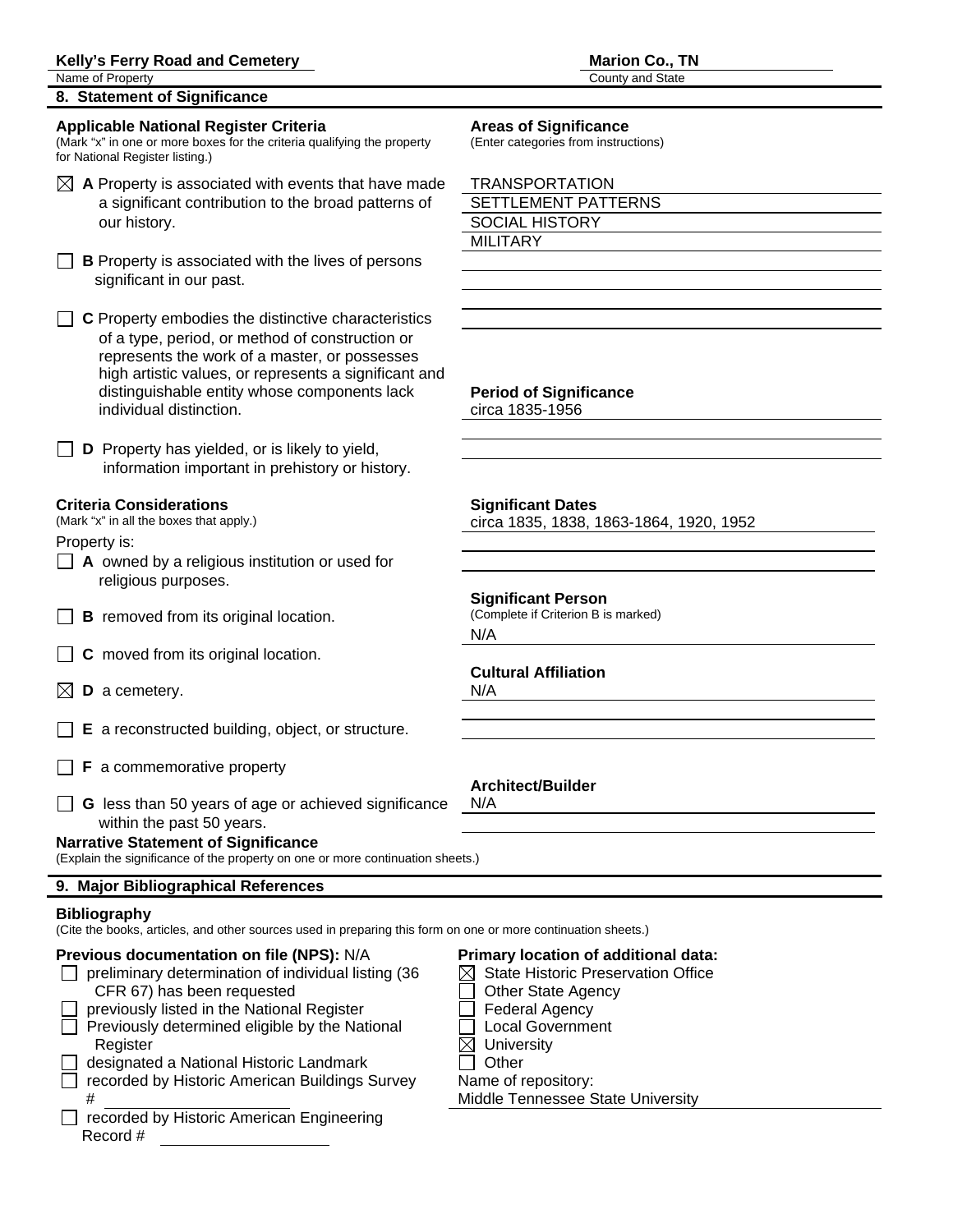#### Kelly's Ferry Road and Cemetery **Marion Co., TN** Marion Co., TN

Name of Property **County and State** 

### **10. Geographical Data**

| <b>Acreage of Property</b> Approximately three acres                                                                                                                                                             |       |                   |      |                                   |          |
|------------------------------------------------------------------------------------------------------------------------------------------------------------------------------------------------------------------|-------|-------------------|------|-----------------------------------|----------|
| <b>UTM References</b><br>(Place additional UTM references on a continuation sheet.)                                                                                                                              |       | Wauhatchie 105 SW |      |                                   |          |
| 1<br>Zone<br>Easting<br>Northing<br>2                                                                                                                                                                            |       | 3<br>4            | Zone | Easting<br>See continuation sheet | Northing |
| <b>Verbal Boundary Description</b><br>(Describe the boundaries of the property on a continuation sheet.)<br><b>Boundary Justification</b><br>(Explain why the boundaries were selected on a continuation sheet.) |       |                   |      |                                   |          |
| 11. Form Prepared By                                                                                                                                                                                             |       |                   |      |                                   |          |
| Julie J. Coco, Sarah J. Martin, Carroll Van West<br>name/title<br><b>MTSU Center for Historic Preservation</b><br>organization<br>PO Box 80, MTSU<br>street & number                                             |       | telephone         | date | June 28, 2006<br>615.898.2947     |          |
| Murfreesboro<br>city or town                                                                                                                                                                                     | state | <b>TN</b>         |      | zip code                          | 37132    |
| <b>Additional Documentation</b>                                                                                                                                                                                  |       |                   |      |                                   |          |

Submit the following items with the completed form:

#### **Continuation Sheets**

#### **Maps**

A **USGS map** (7.5 or 15 minute series) indicating the property's location

A **Sketch map** for historic districts and properties having large acreage or numerous resources.

#### **Photographs**

Representative **black and white photographs** of the property.

#### **Additional items**

(Check with the SHPO or FPO for any additional items.)

#### **Property Owner**

(Complete this item at the request of SHPO or FPO.)

| Robert H. Caldwell<br>name                      |       |    |                       |
|-------------------------------------------------|-------|----|-----------------------|
| 1400 Sun Trust Bank Building<br>street & number |       |    | telephone 423.756.880 |
| Chattanooga<br>city or town                     | state | ΤN | zip code 37402        |

Paperwork Reduction Act Statement: This information is being collected for applications to the National Register of Historic Places to nominate properties for listing or determine eligibility for listing, to list properties, and to amend existing listing. Response to this request is required to obtain a benefit in accordance with the National Historic Preservation Act, as amended (16 U.S.C. 470 *et seq.*)

**Estimated Burden Statement:** Public reporting burden for this form is estimated to average 18.1 hours per response including time for reviewing instructions, gathering and maintaining data, and completing and reviewing the form. Direct comments regarding this burden estimate or any aspect of this form to the Chief, Administrative Services Division, National Park Service, P. O. Box 37127, Washington, DC 20013-7127; and the Office of Management and Budget, Paperwork Reductions Projects (1024-0018), Washington, DC 20303.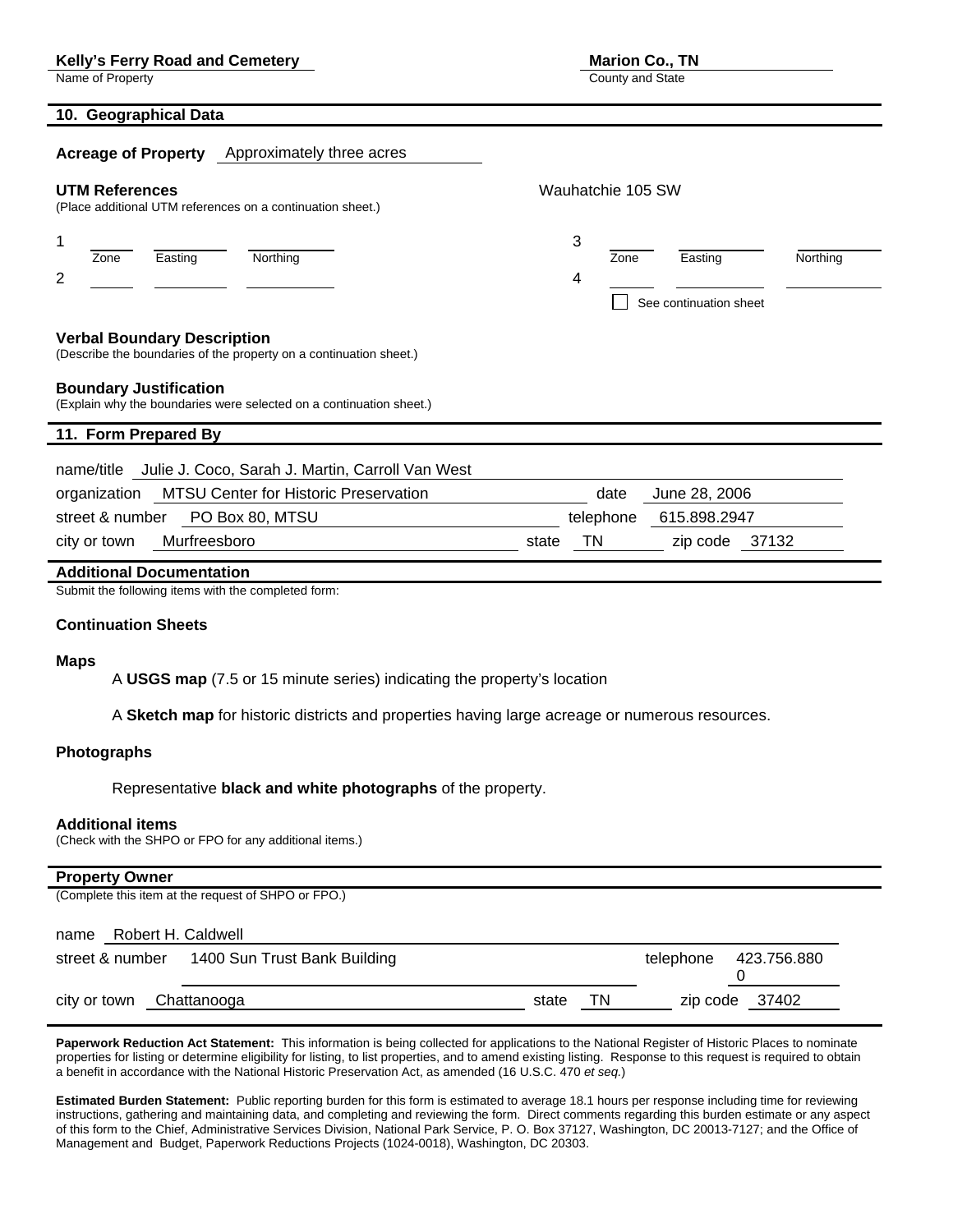# **National Register of Historic Places Continuation Sheet**

Section number 7 Page 1

Kelly's Ferry Road and Cemetery Marion Co., TN

# **VII. NARRATIVE DESCRIPTION**

Kelly's Ferry Road and Cemetery are located in Marion County, Tennessee, adjacent to U.S. Highway 41, near the Kelly's Ferry Church of God in an unincorporated part of the county. The road and cemetery date from the 1830s and continued in use until approximately 1988 when the last burial was made at the cemetery and when a metal gate was installed on the road, limiting access to a property owner who has a residence along the river bank. While there have been early twentieth century changes to the road, it still reflects its use as an early nineteenth century road. The cemetery has a largest majority of its burials (approximately 75%) on or before 1957. In addition there was many other early graves (approximately 60) that are totally unmarked, or marked solely by a stone with no lettering,

Passing through mature hardwood forest, Kelly's Ferry Road, built circa 1835, with additional improvements circa 1863-1864 and circa 1920, junctions with the federal highway approximately twenty yards west of the church building. It then extends in a northwest direction for approximately two hundred yards, passing the length of the historic cemetery. The road is composed of earth and rock. It is approximately 15-20 feet wide for most of its length. Earthen banks of two to three feet in height define the historic route of the road. The road surface varies; gravel has been dumped at places in the mid-20<sup>th</sup> century, circa 1950; other sections are dirt packed with exposed rocks.

Kelly's Ferry Cemetery is located to the south of the road trace approximately 100 yards to the west of the current Kelly's Ferry Church of God building (the church is not included in the nominated boundaries). In use from at least the time of the Cherokee removal in 1838 to the present, the cemetery's oldest marker is for Mary M. Kelly, who died on October 25, 1838. It contains the graves of many prominent residents of Kelly's Ferry such as John Kelly, the founder of the ferry. The older section of the cemetery is its largest section. This older section contains graves from the mid-nineteenth to early twentieth centuries including the graves of the following people: John Kelly, John Nowlin, Adeline Hall Nowlin, Ignatius Hall and his wife Easter C. Hall, Johnny Hartman, James Hall, John Sexton, Nancy Hall, Rebecca Hall, an infant daughter of John and Rebecca Cummings, James and Margaret Mayo, Mary Hartman, Billy Sexton, and George Sexton. These people represent many of the families, which originally settled at Kelly's Ferry and are the ancestors of a number of people still residing in the nearby area. Approximately 75% of the marked burials date prior to 1957; there are numerous grave depressions marked by stone markers with no script and approximately 40 other grave depressions have no markers whatsoever.

The oldest graves in the Kelly's Ferry Cemetery lie at the northern section of the cemetery near Kelly's Ferry Road. The graves are all located in a wooded area and most of the tombstones are in excellent condition. The largest marker in the cemetery is a carved granite obelisk, in excellent condition, dedicated to the memory of John Kelly (died November 26, 1845), his youngest daughter Margaret M. (died October 25, 1838) and James Mayo (died February 1, 1841). A smaller, much less elaborate marker with a basket arched cap and no decorative motifs, marks the grave of an infant daughter of John and Rebecca Cummings (died 1867). The carvings are worn and faint. A carved small granite stone with basket arched cap and a stylized sunburst on the upper left and right corners marks the grave of Johnny Hartman, (died 1880) son of William and Virginia Hartman. A larger horizontal, rectangular, carved granite stone with matching sunburst motifs marks the entire Hartman plot, but the individual names are illegible. A tall,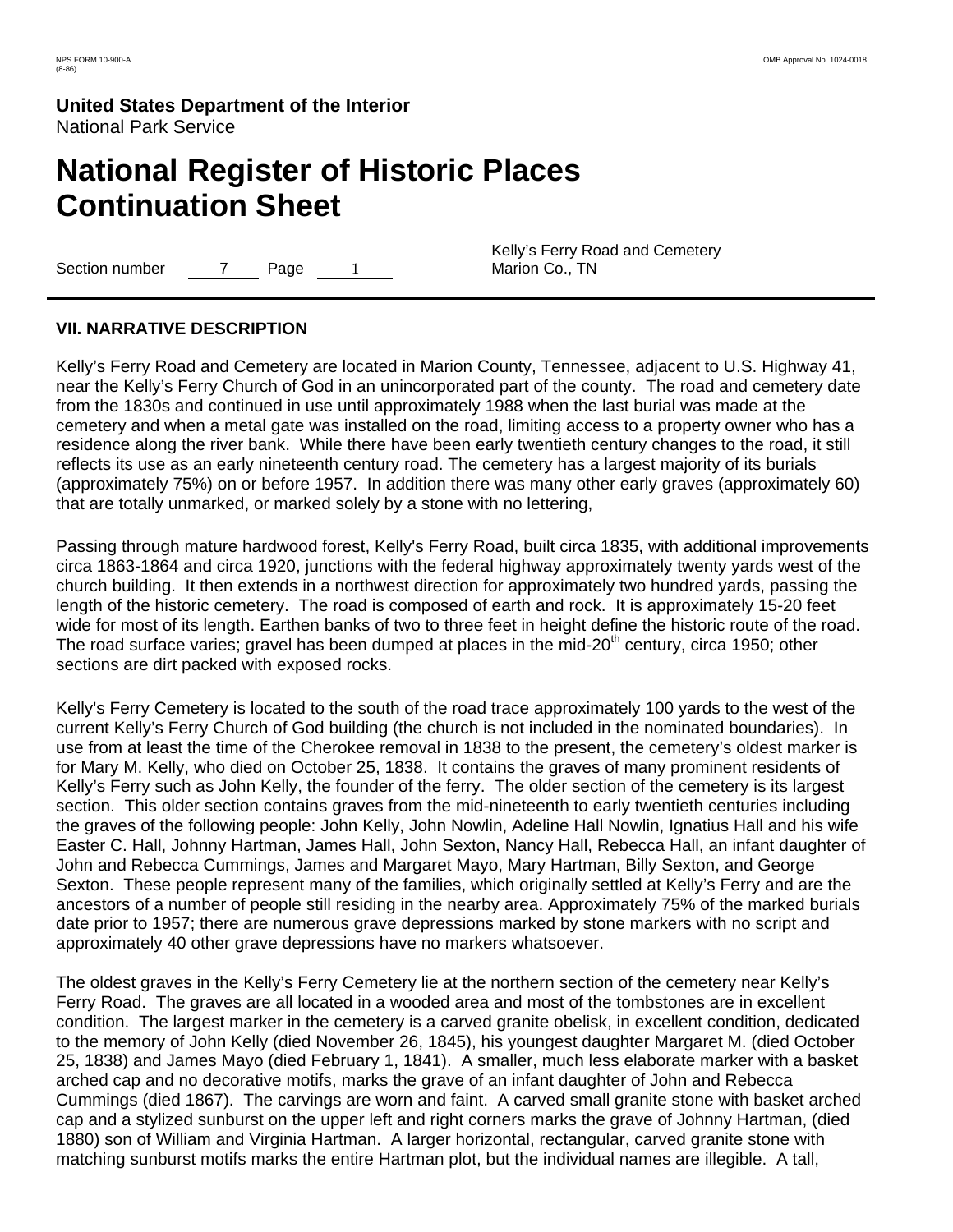# **National Register of Historic Places Continuation Sheet**

Section number  $\overline{7}$  Page 2

Kelly's Ferry Road and Cemetery Marion Co., TN

basket arch capped, carved granite stone with no decorative motif serves as the marker for Mary Hartman (died 1838), Billie Sexton (died 1870), and George Sexton (died 1875).

The burial of John Sexton (died 1914) is marked with two stones placed side by side. The first is a tall granite marker with basket-arched cap lacking decorative motifs, which has been broken in half. Next to it there is a smaller carved white marble stone with a pointed cap that indicates his rank in the army as a private and his division in the Georgia cavalry, CSA, during the Civil War. The marker for Rebecca Hall (born 1822) is a tall carved granite stone, which has broken approximately in half. This marker has an arched cap with a cyma reversa curve. The tympanum is decorated with a carved floral motif whose general type was popular in the nineteenth century. The stone of Nancy Hall (died 1852) is identical to that of Rebecca Hall. James Hall's grave (died 1855) is marked by a tall-carved granite marker with arched cap and a decorative motif on the tympanum of two men clasping hands in greeting. It is in excellent condition. The marker for Ignatius Hall (born 1794) is a tall-carved granite marker with an arched cap and a cyma recta curve. The tympanum is decorated with a carved open book, presumably a bible. The stone is broken approximately in half. Next to the gravestone of Ignatius Hall is a tall-carved granite marker for his wife, Easter C. Hall (died 1888). This marker has an arched cap with a carved open Bible decorating the tympanum. The marker for Adeline Hall Nowlin (died 1884) is a tall-carved granite stone, in excellent condition, with an arched cap and a decorative motif of a hand with the index finger pointing to heaven. Above the hand the carving reads, "Gone Home" and below the hand, "At Rest." The stone marking John Nowlin's (died 1856) grave is tall carved granite with a cyma recta curved capital and a tympanum decorated with an open book, presumably a Bible. There are approximately 175 burials in the cemetery, with 103 of these having gravemarkers that can be read and identified.

In general, the Kelly's Ferry Cemetery seems to contain three different decorative styles of tombstones, which correspond roughly to three different time periods. The earliest stones, which date approximately from circa 1830 to 1850, have decorative motifs of realistic flowers and unnamed books, presumably bibles, and cyma recta or cyma reversa curves decorating the caps. The stones from 1850 to 1890 have carved caps, and more stylized tympanum motifs involving hands, pointing and shaking, and an open Holy Bible. The style of carving on these stones is identical, including the sleeves above the wrists and hands and the style of the fingers. The newest stones in this section date from circa 1870 to 1914 and are less elaborate.

Kelly's Ferry Road and Cemetery retain a high degree of site integrity with no non-contributing structures. The segment of Kelly's Ferry Road being nominated retains its integrity of location and setting in that it is in its original location and the surrounding countryside retains its general physical appearance from its period of significance. The road also retains its integrity of design, materials, and workmanship from improvements on the dirt and rock road made from 1863-1864 and circa 1920. The cemetery is the most significant remnant of the community of Kelly's Ferry that existed at the time of both the Cherokee removal and the Civil War. It has integrity of association, setting, and feeling since the collective area of land around the cemetery retains its historic appearance and that the cemetery's physical environment is largely intact. The cemetery also has integrity of location and design in that the cemetery markers have not been moved and retain their arrangement from their period of significance. The materials and workmanship of the cemetery and individual grave markers also contain a high degree of integrity. The ferry landing nor the Kelly Ferry Church of God are not being included within the boundaries of this nomination.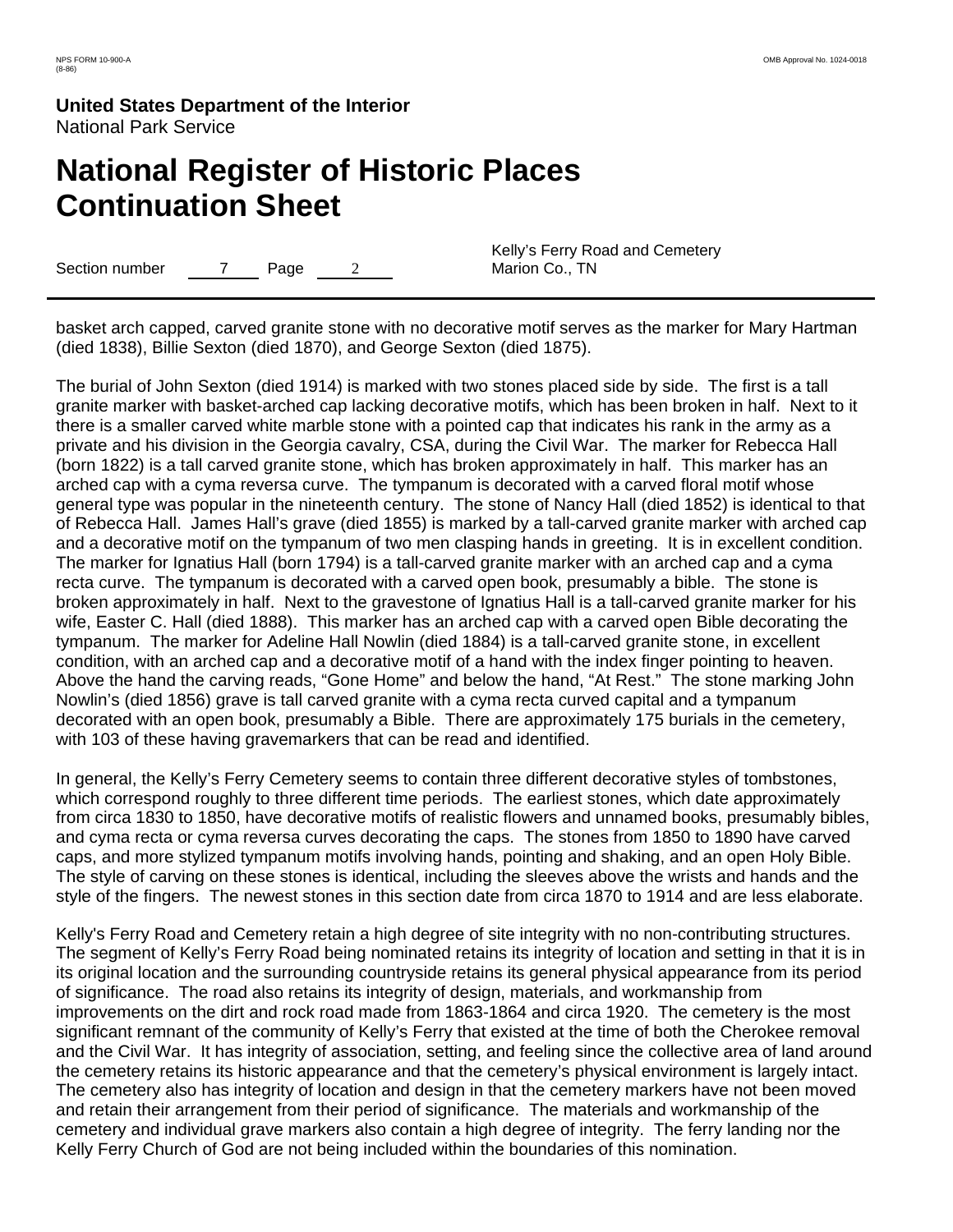# **National Register of Historic Places Continuation Sheet**

Section number  $\qquad 8$  Page 3

Kelly's Ferry Road and Cemetery Marion Co., TN

# **VIII. NARRATIVE STATEMENT OF SIGNIFICANCE**

Kelly's Ferry Road and Cemetery, Marion County, Tennessee, are eligible for the National Register of Historic Places under Criterion A for their local significance in transportation and settlement patterns along the Tennessee River in Marion County as well as Cherokee social history during the Trail of Tears in 1818 and military events associated with the campaign for Chattanooga during the American Civil War in 1863- 1864. The cemetery and road are the oldest, and only extant historic resources, associated with the rural community of Kelly's Ferry, one of the first white settlements created along the Tennessee River in Marion County. During the Trail of Tears in 1838, the Bell detachment used the road on the trip westward. During the Civil War, the road became part of the famed Union "Cracker line" used to supply troops and break the Confederate siege of Chattanooga. The road and cemetery were used extensively until the mid-twentieth century, with the road's public function ending in 1952 while the last burial at the cemetery took place in 1988. The nominated property, due to its association with the Battles for Chattanooga in 1863, meets the registration requirements for the Chickamauga-Chattanooga Civil War-related Sites, 1863-1947 MPS.

Located along the western portion of the Tennessee River Gorge, Kelly's Ferry Road and Cemetery contribute to the understanding of transportation developments along the Tennessee River in the nineteenth century in Marion County, Tennessee. The small community at Kelly's Ferry developed after the construction of a new federal road circa 1835. Sometime prior to the Cherokee removal in 1838, and probably by circa 1835, Colonel John Kelly (1779-1845) constructed the ferry at Kelly's Ferry on a calmer section of the Tennessee River downstream of "the suck" a treacherous section of shallows and rapids. The road or wagon path extended from the Tennessee River at Kelly's Ferry through a narrow gorge to Wauhatchie Junction, which in circa 1854 became an important railroad junction along the Nashville and Chattanooga Railroad.

As settlement along the Tennessee River and within the whole region increased and gold was discovered in Georgia, more pressure was placed on the government to provide more land for the settlers in the Southeast at the expense of the Cherokee people living in the region. Kelly's Ferry and Kelly's Ferry Road played a significant transportation role in the Cherokee Removal from the Tennessee Valley in the summer of 1838. Kelly's Ferry was serving a campsite and one of the principal river crossing points. Kelly Ferry's Road was a quality road for groups of westward bound Cherokee Indians and their U.S. Army guards on the Trail of Tears.

The ferry's first operator, John Kelly, served in the Tennessee General Assembly from 1817 to 1819 representing Bledsoe County. According to the *Biographical Directory of the Tennessee General Assembly, 1796-1861*, Kelly was born in Greenbriar County, Virginia, and later moved to Bledsoe County in 1808. This biographical account credits Kelly as being "instrumental in building a turnpike road to Ross's Landing (NR), the first bridge over the Sequatchie River, and the Nashville and Chattanooga turnpike. He served as a Captain in the War of 1812. He died on November 26, 1845 and is buried at Kelly's Ferry Cemetery. As a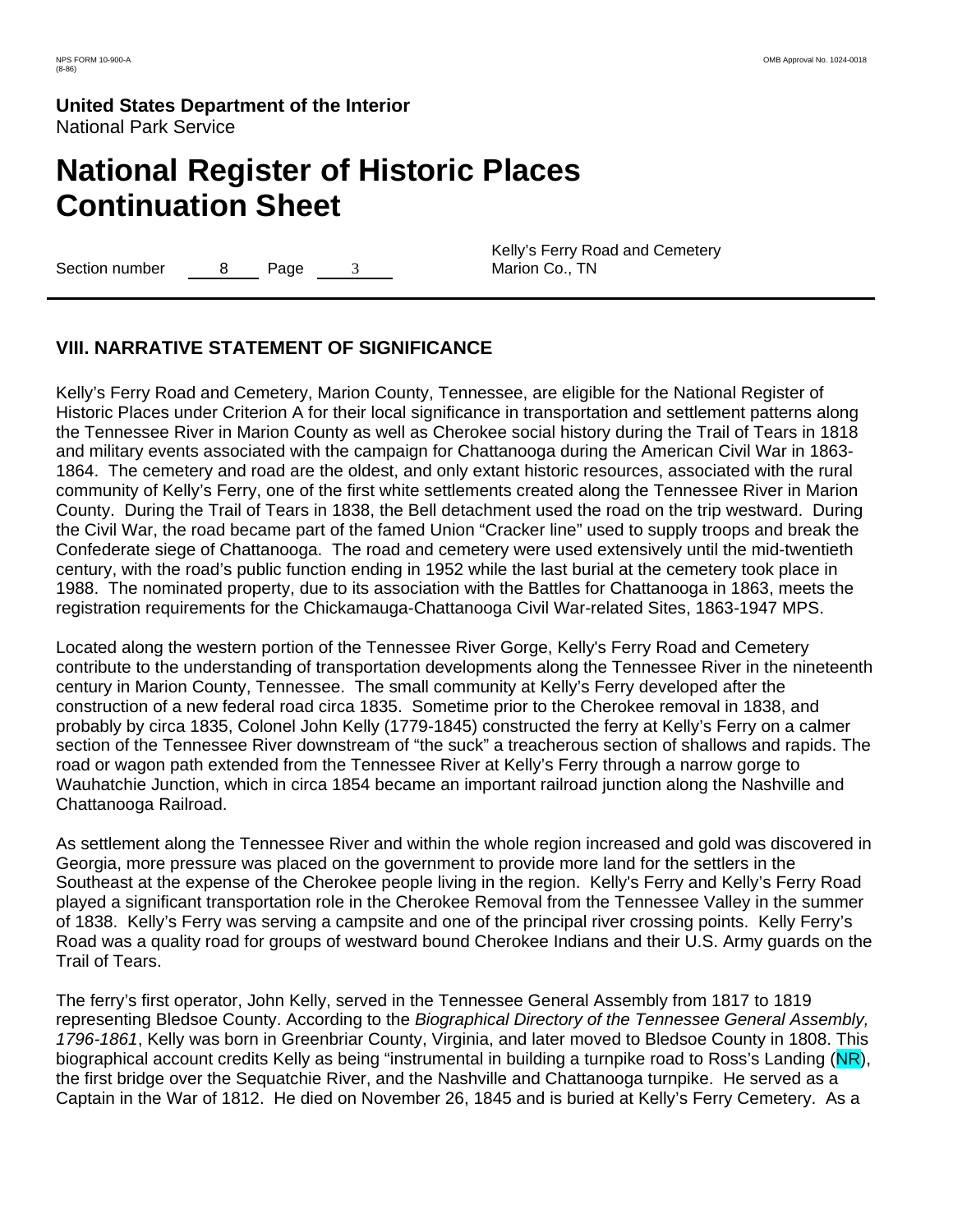# **National Register of Historic Places Continuation Sheet**

Section number 8 Page 4

Kelly's Ferry Road and Cemetery Marion Co., TN

ferry operator and resident in nearby Jasper during the Cherokee removal of 1838, Kelly assisted hundreds of Cherokee across the Tennessee River as they journeyed westward.<sup>1</sup>

Prior to the removal of the Cherokee, the Kelly's Ferry area marked the western boundary of the Cherokee Nation and served as an important communication link between Euro-American settlements to the west and Cherokee settlements to the east. This area had been inhabited by generations of Native Americans.

The Cherokee prepared for their removal beginning in March 1838 when the U.S. military, under the direction of General Winfield Scott, forced them into temporary forts at 27 military posts in Alabama, Georgia, Tennessee, and North Carolina. After several weeks in the temporary camps, the Cherokee were marched to emigration depots to be assigned to various detachments for the journey west. Emigration depots were created at the Cherokee Agency at present-day Charleston, Tennessee, near Ross's landing at present-day Chattanooga, and south of Fort Payne, Alabama. According to the Trail of Tears National Register of Historic Places Multiple Property Nomination, the majority of Cherokee were concentrated at the Cherokee Agency area. Several camps were located in this general vicinity, which covered a four-mile by twelve-mile area along the Hiwassee River extending from the Calhoun to Fort Cass, which was near present-day Charleston.<sup>2</sup> Three detachments of about 2,660 Cherokee are known to have crossed or camped the Tennessee River at Kelly's Ferry. John Bell , Lieutenant R.H.K. Whiteley, and Captain G.S. Drane led the three detachments that crossed or camped the Tennessee River at Kelly's Ferry. Tennessee archaeologist Benjamin Nance produced a detailed assessment of the Trail of Tears routes in Tennessee and found that Bell detachment used the Kelly's Ferry Road in October 1838.<sup>3</sup> As Table I documents, Bell left the Cherokee Agency on October 11, 1838; records of the trip westward indicate that the group used Kelly's Ferry Road on October 18, 1838.

| <b>Conductor</b> | <b>Assistant</b> | <b>Departure</b> | <b>Disbandment</b>                 | Date of          | Date of        |
|------------------|------------------|------------------|------------------------------------|------------------|----------------|
|                  |                  | Location         | Location                           | <b>Departure</b> | <b>Arrival</b> |
| Lt. R. Whiteley  |                  | Cherokee         | Flint Settlement, Indian Territory | 12 June          | 5 Aug          |
|                  |                  | Agency Area      |                                    | 1838             | 1838           |
| Capt. G.S.       |                  | Cherokee         | <b>Webbers Plantation, Indian</b>  | 17 June          | 5 Sep          |
| Drane            |                  | Agency Area      | Territory                          | 1838             | 1838           |
| John Bell        | Lt. Edward       | Cherokee         | Vineyard Post Office,              | 11 Oct           | 7 Jan 1838     |
|                  | Deas             | Agency Area      | Arkansas (Evansville)              | 1838             |                |

Table 1: Cherokee Detachments Who Crossed the Tennessee River or Camped at Kelly's Ferry

<sup>1</sup>  $^1$  Robert M. McBride and Dan M. Robison, Biographical Directory of the Tennessee General Assembly, Volume I (Nashville: Tennessee Historical Commission, 1975), 422.

<sup>&</sup>lt;sup>2</sup> Philip Thomason and Sara Parker, National Register of Historic Places Multiple Property Nomination Form, "Historic and Historical Archaeological Resources of the Cherokee Trail of Tears," October 2003, Section E, Page16, 26-7, 38.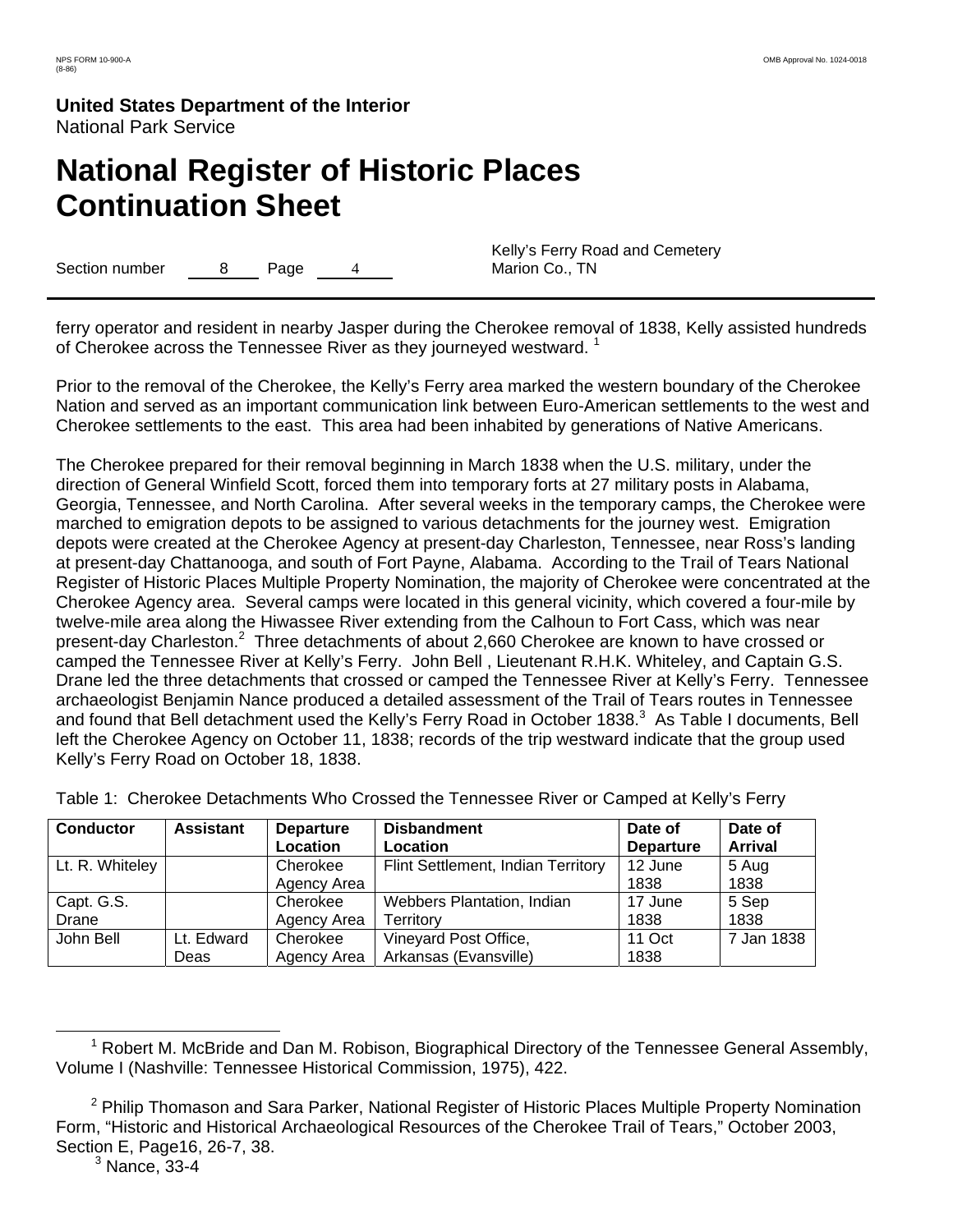# **National Register of Historic Places Continuation Sheet**

Section number 8 Page 5

Kelly's Ferry Road and Cemetery Marion Co., TN

\* Table 1 information from Philip Thomason and Dr. Sara Parker, National Register of Historic Places, "Historic and Historic Archaeological Resources of the Cherokee Trail of Tears Multiple Property Nomination," October 2003.

At the time of the Civil War, the Tennessee River charted a narrow and extremely rapid course once it passed Williams Island northwest of Chattanooga. After roaring through a long and narrow gorge between Raccoon Mountain to the south and Walden's Ridge to the north, the river eventually widened and slowed down near Kelly's Ferry. Thus the ferry and ferry road once again played an important role in the history of the Chattanooga area. In January 1863 Major James Nocquet, chief engineer of the Confederate Army of Tennessee, identified the ferry as a likely approach for an enemy attack against Chattanooga. Nocquet's observation was accurate; from Kelly's Ferry, Kelly's Ferry Ford Road ran eastward through a long and narrow unnamed gorge to Wauhatchie Junction. At this junction the Wauhatchie Pike and the Nashville and Chattanooga Railroad ran northward around the northern face of Lookout Mountain and eventually into Chattanooga.

On July 5 and 6, 1863, General William J. Hardee's Corps of the Army of Tennessee arrived along the banks of the Tennessee River at Kelly's Ferry. After drawing rations from a steamboat drawn up along the western bank of the river, Hardee's men crossed the broad expanse of water on a pontoon bridge. Following the completion of their crossing, the Confederates took up the pontoons they had thrown across at the ferry.

During the Army of Tennessee's ensuing stay in Chattanooga, General Thomas C. Hindman informed the Confederate Army commander Braxton Bragg that artillery posted at Kelly's Ferry could prevent a hostile crossing of the Tennessee River. At the time Hindman made his observations in late August 1863, only a single company of Texas cavalry guarded Kelly's Ferry. Realizing the importance of the site, Hindman bolstered the guard force with approximately sixty infantrymen, probably members of an Alabama brigade under General Zachariah Deas.

Despite Hindman's recommendations regarding the defense of Kelly's Ferry, the Confederate high command did little to secure the crossing site. Union scouting reports from September 1863 indicate that the Confederates probably did not maintain a constant presence at the ferry. On September 6, Union Colonel John T. Wilder reported the absence of any Southerners at Kelly's Ferry. Another report from a Union signal officer dated September 7, stated that a civilian scout had seen 300-400 Confederate horsemen at the site the day before.

On September 24 Lieutenant Colonel William T. Hoblitzell, commanding the Fifth (U.S.) Kentucky cavalry, reported "no enemy or traces of any [enemy] could be seen or heard of" at Kelly's Ferry. He further noted that the ferry's flatboat "or what there is left of it" was on the western side of the river. The next day Hoblitzell sent three companies of his regiment to Kelly's Ferry "to encamp there and watch it."

The Kentuckian's stay at Kelly's Ferry was probably brief. By October 1<sup>st</sup> the crossing was again in Rebel possession. The ferry apparently remained unoccupied or in Confederate possession until at least October 27. On that date Lt. Col. James B. Cahill, commander of the Sixteenth Illinois Infantry, reported the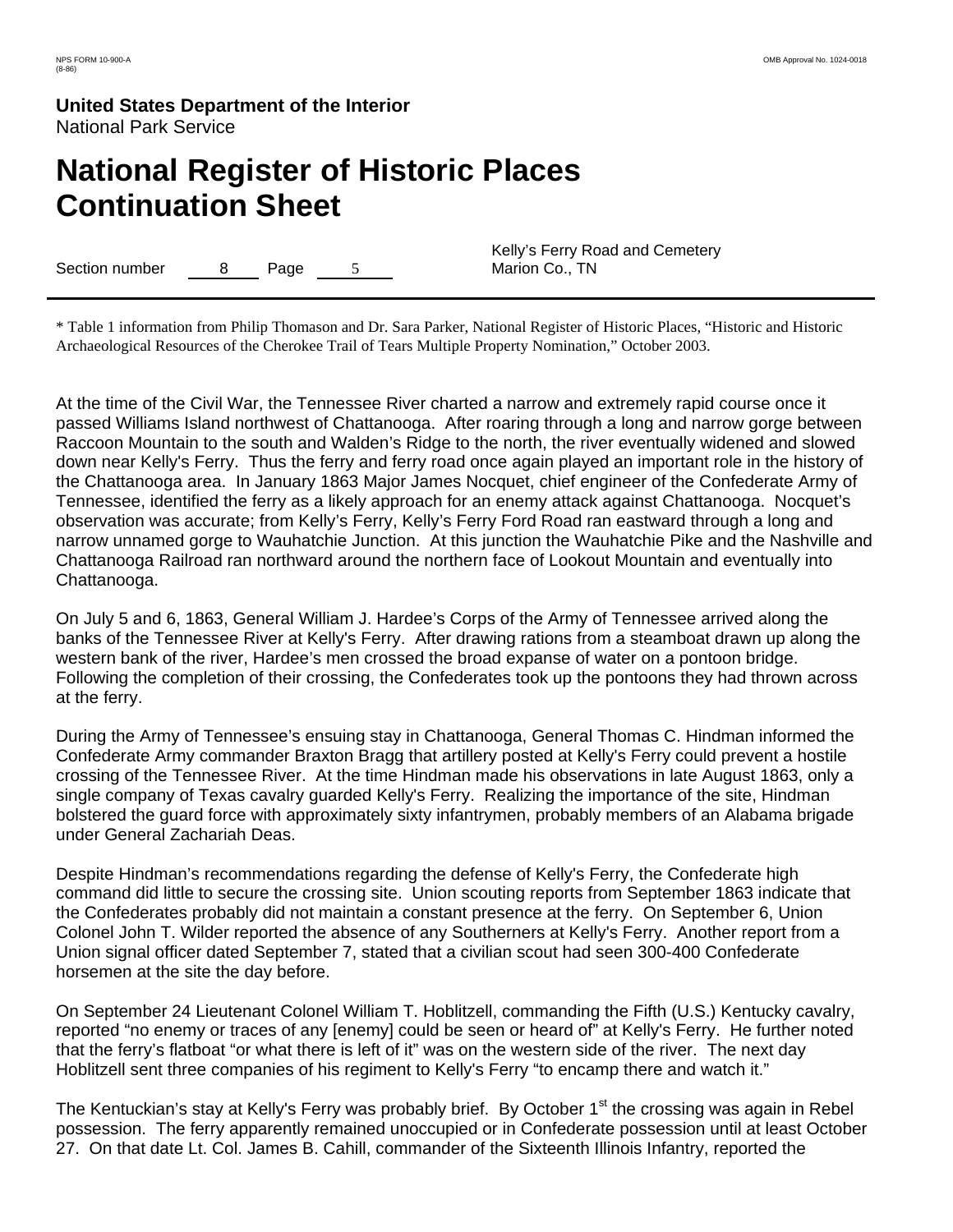# **National Register of Historic Places Continuation Sheet**

Section number a 8 Page 6

Kelly's Ferry Road and Cemetery Marion Co., TN

presence of a Confederate picket post at the ferry site. Cahill's men seized the ferry, probably without a fight.

While Lt. Colonel Cahill's regiment secured the river crossing at Kelly's Ferry, a few miles away in Lookout Valley a series of important events unfolded. The capture by Union troops of Brown's Ferry and then all of Lookout Valley opened the way for the "Cracker Line," a supply route that brought desperately needed rations to the besieged soldiers in Chattanooga.

The Cracker Line began in Bridgeport, Alabama, where the Union Army's Quartermaster Department had established a sizable supply depot. From Bridgeport, a small flotilla of steamboats plied upriver to Kelly's Ferry. Because of the acute shortages of supplies within Chattanooga, the steamers made the circuit frequently during the first two weeks of November. A crewmember of the *Paint Rock*, remembered landing a cargo at Kelly's every thirty-six hours during this period. At the ferry "a detail of about 100 men" from one of several regiments were always at the landing to unload boats.

Wagon trains filled with supplies left the landing and traveled eastward on the Kelly's Ferry Road to its intersection with the Wauhatchie Pike. Turning northward onto the Pike, the trains rumbled to the pontoon bridge at Brown's Ferry on the Tennessee River. After crossing at Brown's Ferry, the wagons traversed Moccasin Bend and passed over another pontoon bridge before entering Chattanooga. Thus the road was the key physical link between river and overland military traffic for the Federal campaign in Chattanooga in late November 1863.

The enormous importance of Kelly's Ferry and Kelly's Ferry Road as links in the Cracker Line was not lost on the Union high command. General Montgomery Meigs asked Commanding General U.S. Grant on November 1<sup>st</sup> for approval to make improvements at Kelly's Ferry and the existing road that served the landing. Meigs wanted the improvements so the ferry could be established as a substantial federal depot. Grant agreed and approved Meigs' request. This work continued from November 1863 into early 1864. As the following weeks proved, Meigs' assessment was accurate. The supplies flowing through the Cracker Line during the month of November 1863 helped to revitalize the Union Army and contributed to the dramatic victories won by that force on Lookout Mountain and Missionary Ridge.

Although the property's most high-profile transportation significance relates to its associations with the Trail of Tears and the later Civil War Battles for Chattanooga, the extant cemetery and road also document significant early settlement patterns in Marion County.

Beginning with the construction of Kelly's Ferry by John Kelly circa 1835, a community developed on either side of the Kelly's Ferry Road on the Marion County side of the Kelly's Ferry crossing. This community included at least two large and three small residences, a cemetery, and a school-church building. Of these properties, only the cemetery and road remain today. Together these items included the basic essentials of a small community. Many of the family names found on the tombstones of the cemetery are found today in the local phonebook. Many families such as the Hartmans, Cummings, and Halls still live in the area and attend the new Kelly's Ferry Church of God. County historians have marked Kelly's Ferry as one of the oldest rural communities in Marion County. The mid-nineteenth century markers at the cemetery convey a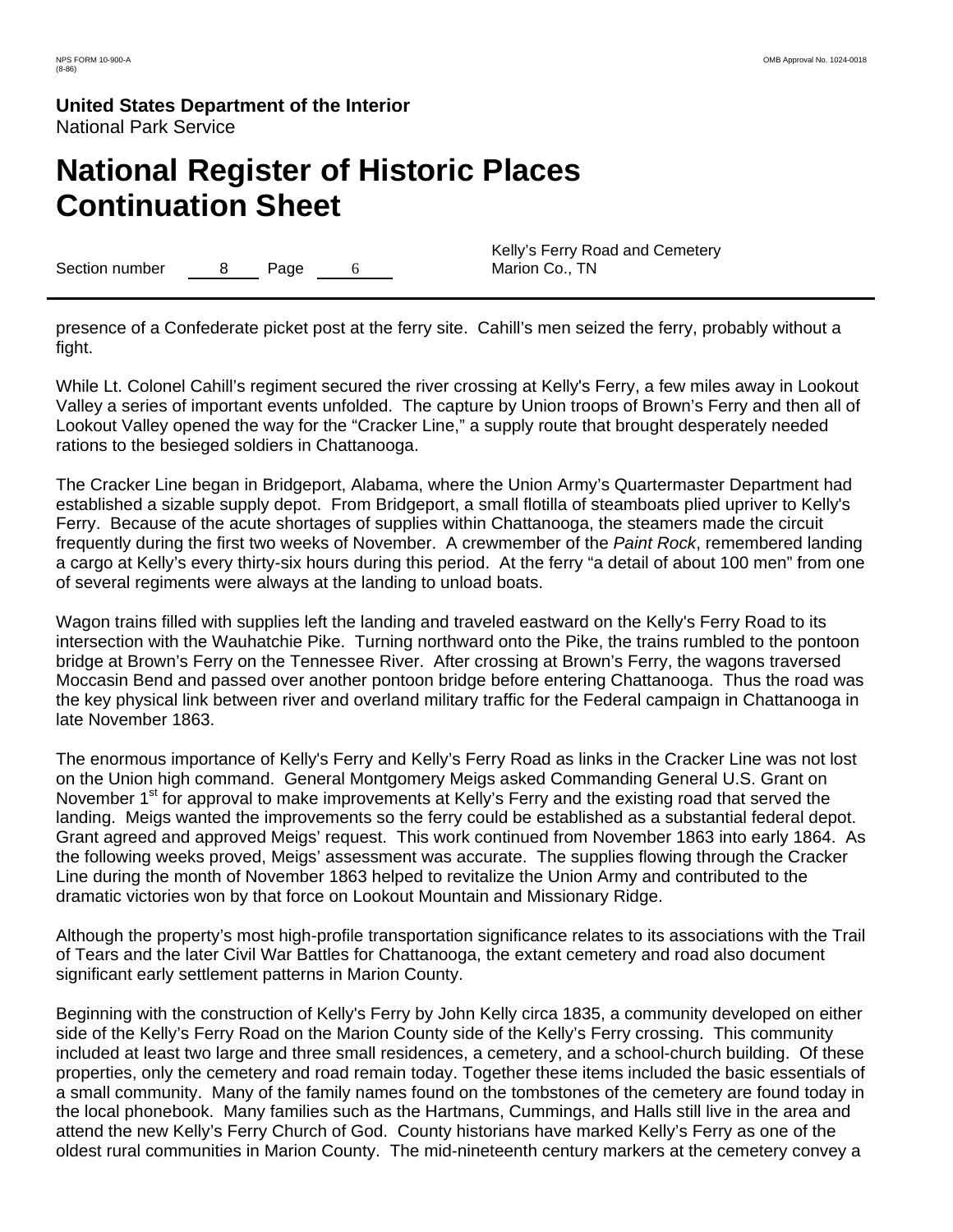# **National Register of Historic Places Continuation Sheet**

Section number 8 Page 7

Kelly's Ferry Road and Cemetery Marion Co., TN

high degree of masonry craftsmanship and exhibit religious themes, such as the open bible, that were important to local residents.

After the Civil War-era improvements to the Kelly's Ferry Road, it remained in its Civil War condition until circa 1920 when county officials placed new rock on the road, so that the ferry could better serve the increasing number of automobiles utilizing the adjacent modern highway (US Highway 41). The ferry remained open until 1952, after which time, the road fell into disuse, except for travel by local property owners and people going to the Kelly's Ferry Cemetery.

With its historical significance related to the Civil War, and the development of transportation and early Euro-American settlement, Kelly's Ferry Road and Cemetery meet the registration requirements for listing in the National Register of Historic Places under Criterion A. With its association with the Federal "cracker line" of 1863, this nomination also meets the requirements for multiple-property listing in the Chickamauga-Chattanooga Civil War-Related Sites, 1863-1947."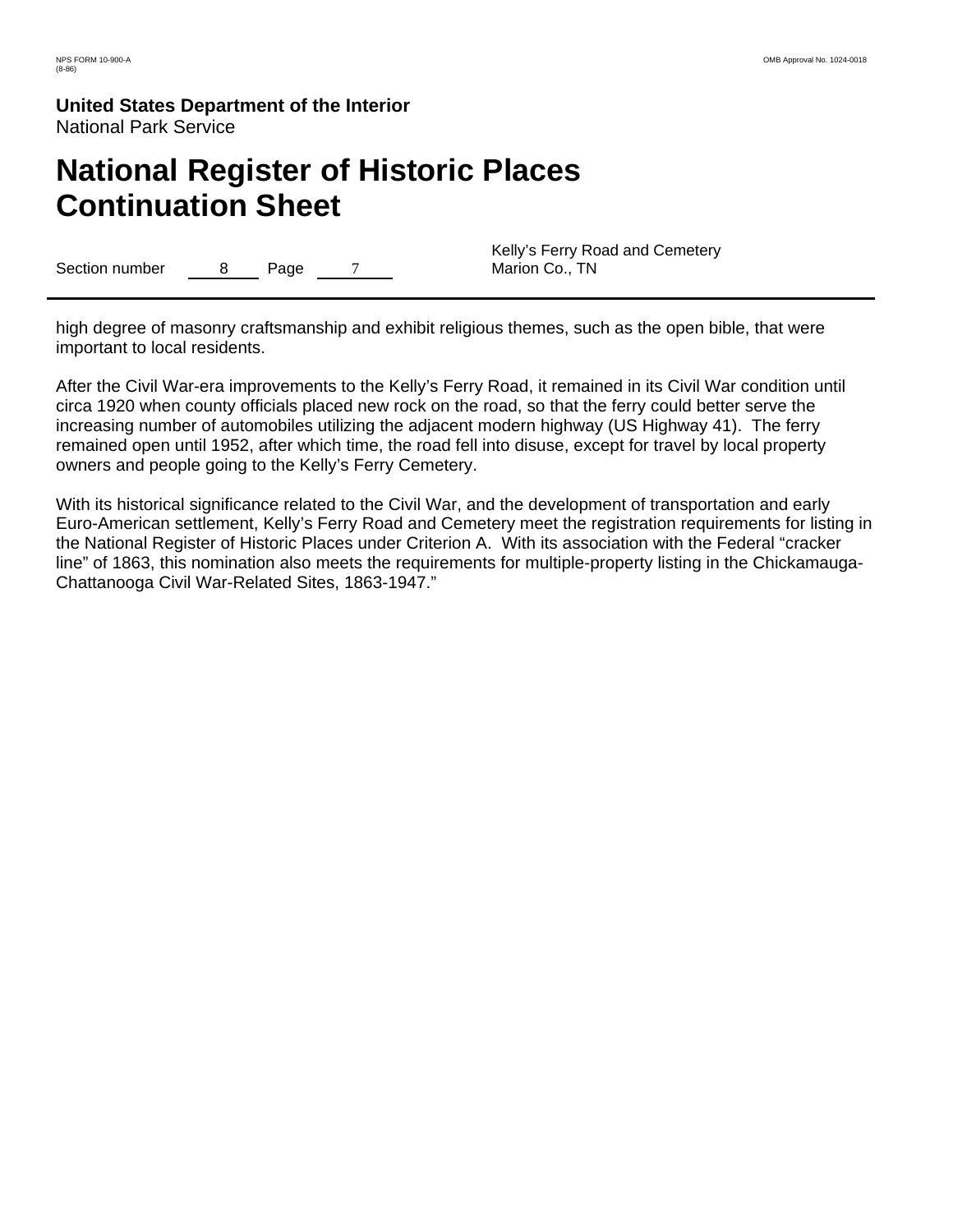# **National Register of Historic Places Continuation Sheet**

Section number 9 Page 8

Kelly's Ferry Road and Cemetery Marion Co., TN

### **IX. BIBLIOGRAPHIC REFERENCES**

- Barnes, Joseph K. *Medical and Surgical History of the Civil War, vol. II*. Washington D.C.: U.S. Government Printing Office, 1870.
- Boies, Andrew J. *Record of the 33d Mass. Volunteer Infantry*. Fitchburg: Sentinel Printing Company, 1880.
- Caldwell, Robert. Interview by Julie Coco, December 2, 1998 and March 17, 1999, Marion County, TN
- *Civil War Sites Assessment*, National Park Service Publication, 1998
- Combs, Diana Williams. *Early Gravestone Art in Georgia and South Carolina.* Athens: The University of Georgia Press, 1986.
- Forbes, Harriette Merrifield. *Gravestones of Early New England And the Men Who Made Them 1653-1800*. New York: Da Capo Press, 1967.
- Govan, Gilbert E. and James W. Livingood. *The Chattanooga Country, 1540-1976: From Tomahawks to TVA*. Knoxville: The University of Tennessee Press, 1977.
- Hall, Edna. Interview by Julie Coco, December 2: 1998 and March 17, 1999, Marion County, TN.
- Hall, Troy. Interview by Julie Coco, December 2: 1998 and March 17, 1999, Marion County, TN.
- Heartsill, W. W. *Fourteen Hundred and 91 Days in the Confederate Army*. Jackson: McCowat-Mercer Press, 1954.
- Johnson, Robert U. *Battles and Leaders of the Civil War* Vol. III. New York: Century Company, 1884).
- King, Duane H. "Report on the Cherokee Trail of Tears: Correcting and Updating the 1992 Map Supplement." Unpublished manuscript, 1999.
- McBride, Robert M., and Dan M. Robison, *Biographical Directory of the Tennessee General Assembly, Volume I*. Nashville: Tennessee Historical Commission, 1975.
- Nance, Benjamin C. *The Trail of Tears in Tennessee: A Study of the Routes Used During the Cherokee Removal of 1838.* Tennessee Department of Environment and Conservation, Division of Archaeology, 2001.
- Reid, Whitelaw. *Ohio in the War,* 2 vols. Cincinnati: Robert Blake Company, 1895.
- Richie, William. Interview by Julie Coco March 17, 1999, Marion County, TN.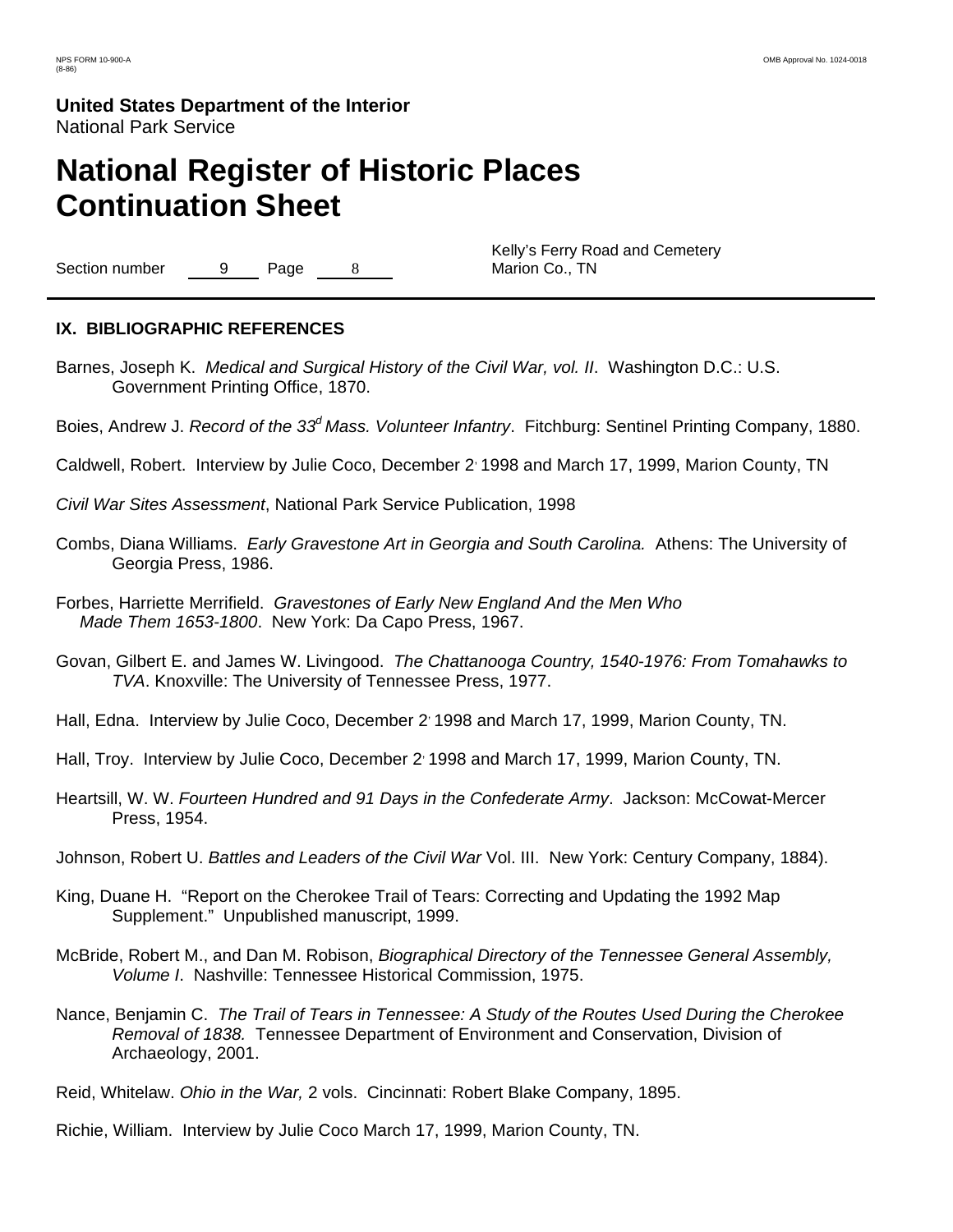# **National Register of Historic Places Continuation Sheet**

Section number 9 Page 9

Kelly's Ferry Road and Cemetery Marion Co., TN

Thomason, Philip, and Sara Parker. National Register of Historic Places Nomination Form, "Historic and Historical Archaeological Resources of the Cherokee Trail of Tears." October 2003.

U. S. War Department. The War of the Rebellion: A Compilation of the Official Reports of the Union and Confederate Armies. 128 volumes. Washington D.C.: 1880-1901. Vol. 30 and 31.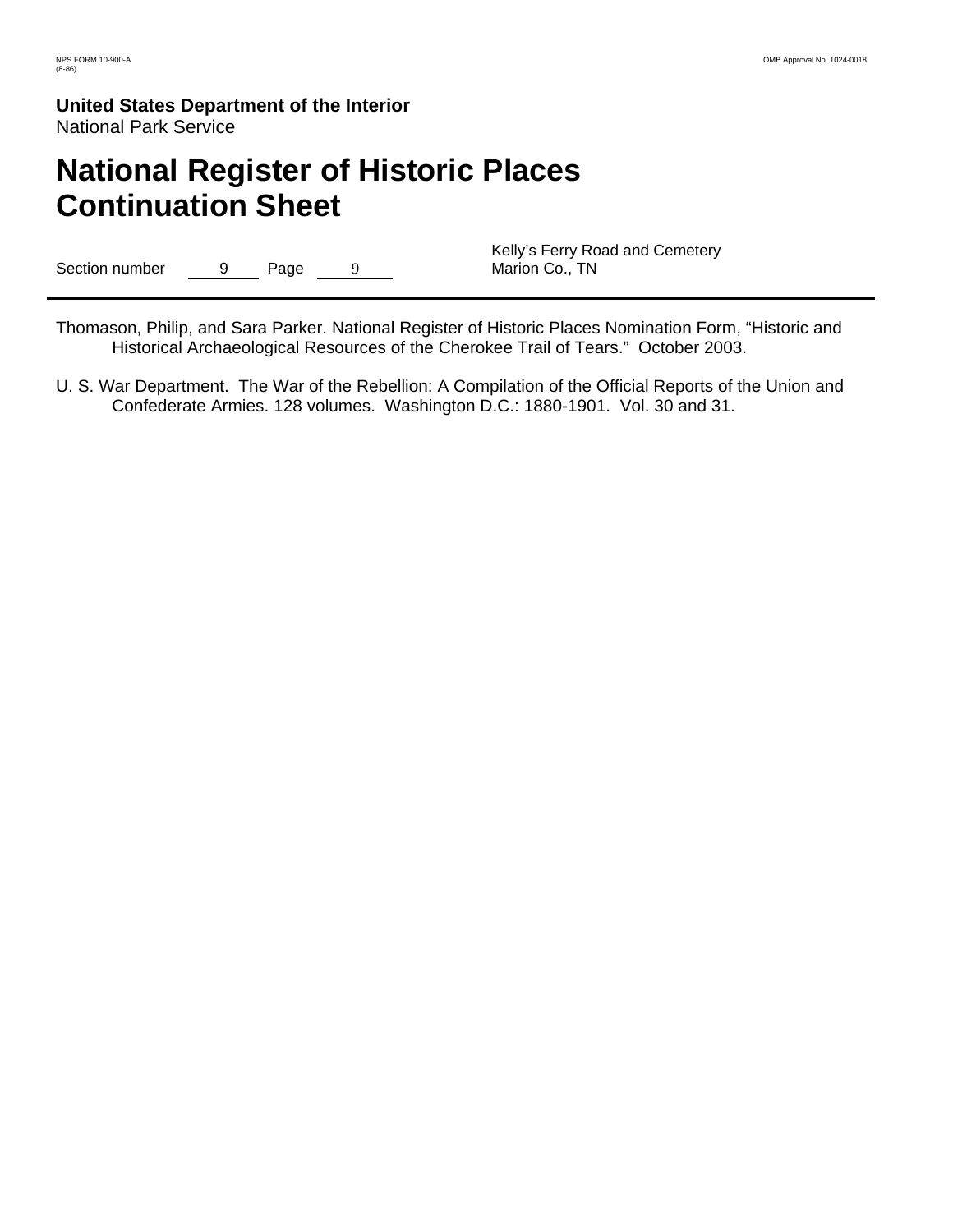# **National Register of Historic Places Continuation Sheet**

Section number 10 Page 10

Kelly's Ferry Road and Cemetery Marion Co., TN

# **X. GEOGRAPHICAL DATA**

Verbal Boundary Description

The nominated property is a small portion of Lot 10 of the Marion County Tax Map.

It includes the extant roadway of the Kelly's Ferry Road that extends from its junction with U.S. Highway 41 approximately two hundred yards to the western boundary of the Kelly's Ferry Cemetery, which is an irregular-shaped rectangular lot, approximately one hundred yards by fifty yards, that is immediately west of Lot 11 (the Kelly's Ferry Church of God). The nominated property does not include the church building or lot.

### Boundary Justification

The nominated boundaries contain all of the extant historic property associated with the Kelly's Ferry Road and Cemetery.